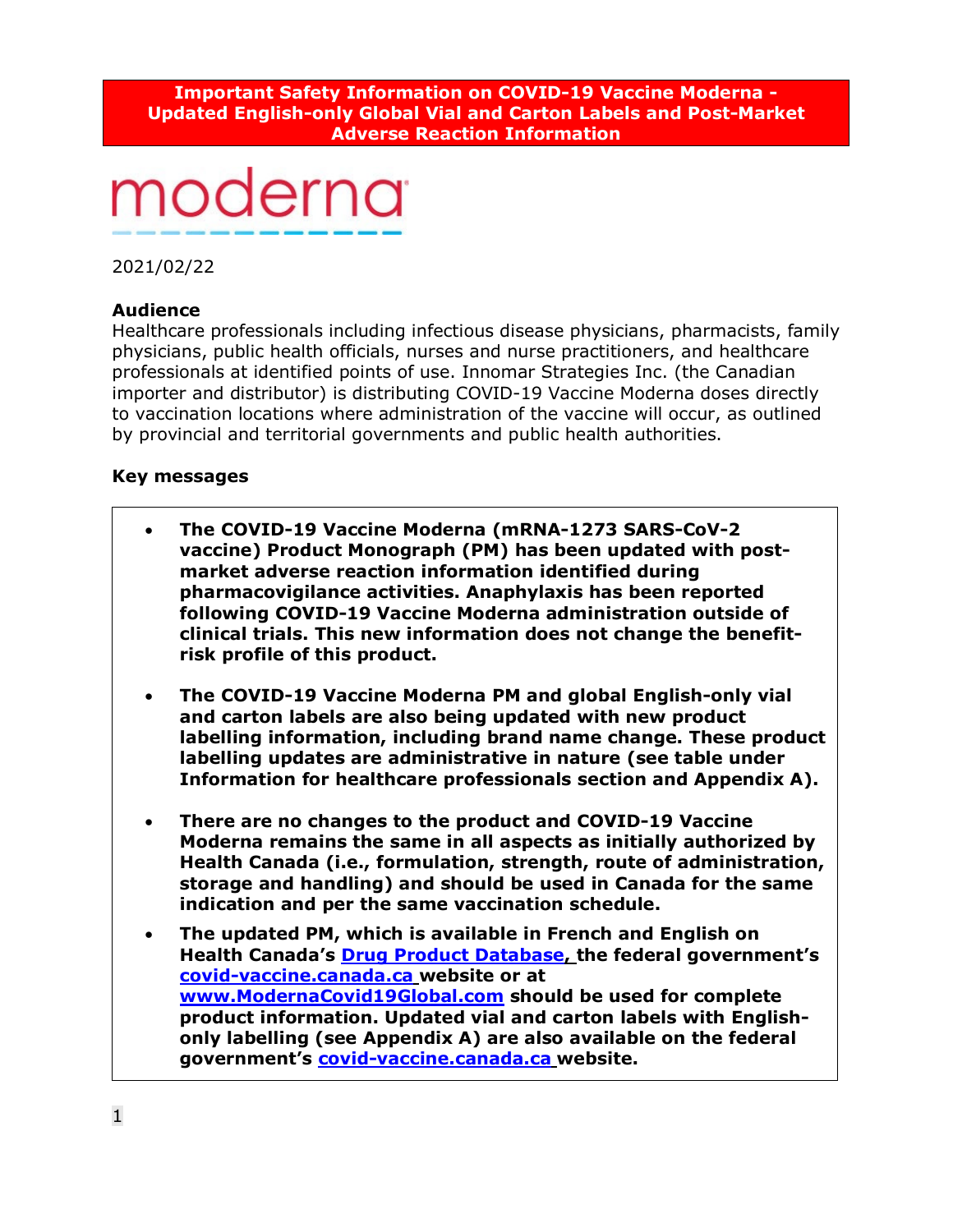# **What is the issue?**

The COVID-19 Vaccine Moderna was authorized on December 23, 2020, for use in accordance with the [Interim Order Respecting the Importation, Sale and Advertising](https://www.canada.ca/en/health-canada/services/drugs-health-products/covid19-industry/drugs-vaccines-treatments/interim-order-import-sale-advertising-drugs.html)  [of Drugs for Use in Relation to COVID-19.](https://www.canada.ca/en/health-canada/services/drugs-health-products/covid19-industry/drugs-vaccines-treatments/interim-order-import-sale-advertising-drugs.html) Since the time of authorization, new information pertaining to post-market adverse reactions has been identified following COVID-19 Vaccine Moderna administration outside of clinical trials. In addition, the PM and global English-only vial and carton labels have been updated with new product labelling information.

# **Products affected**

COVID-19 Vaccine Moderna, 0.2 mg/mL dispersion for intramuscular injection, multiple dose vials. Each vial contains 10 doses (each dose is 0.5 mL). DIN: 02510014

Manufacturer: Moderna Therapeutics Inc. Canadian Importer and Distributor: Innomar Strategies Inc.

#### **Background information**

COVID-19 Vaccine Moderna is indicated for active immunization against coronavirus disease 2019 (COVID-19) caused by the severe acute respiratory syndrome coronavirus 2 (SARS-CoV-2) in individuals 18 years of age and older.

The COVID-19 Vaccine Moderna PM has been updated with post-market adverse reaction information identified during pharmacovigilance activities. Anaphylaxis has been reported following COVID-19 Vaccine Moderna administration outside of clinical trials. This new information does not change the benefit-risk profile of this product.

In addition, the COVID-19 Vaccine Moderna PM, and global English-only vial and carton labels have been updated with new product labelling information including a revised brand name, product common name, pharmaceutical dosage form, company address, company website address, and QR codes, alternative names for non-medicinal ingredients, as well as the addition of new statements. These product labelling updates are administrative in nature.

There are no changes to the product and COVID-19 Vaccine Moderna remains the same in all aspects as initially authorized by Health Canada (i.e., formulation, strength, route of administration, storage and handling) and should be used in Canada for the same indication and per the same vaccination schedule.

Health Canada has authorized updates to the COVID-19 Vaccine Moderna PM to reflect this new information. Health Canada has also authorized updates to the global vial and carton labels.

The PM for the COVID-19 Vaccine Moderna, which is approved by Health Canada and available in French and English, should be used for complete product information. The PM is available on Health Canada's [Drug Product Database,](https://www.canada.ca/en/health-canada/services/drugs-health-products/drug-products/drug-product-database.html) on the federal government's [covid-vaccine.canada.ca](https://covid-vaccine.canada.ca/moderna-covid-19-vaccine/product-details) website, or at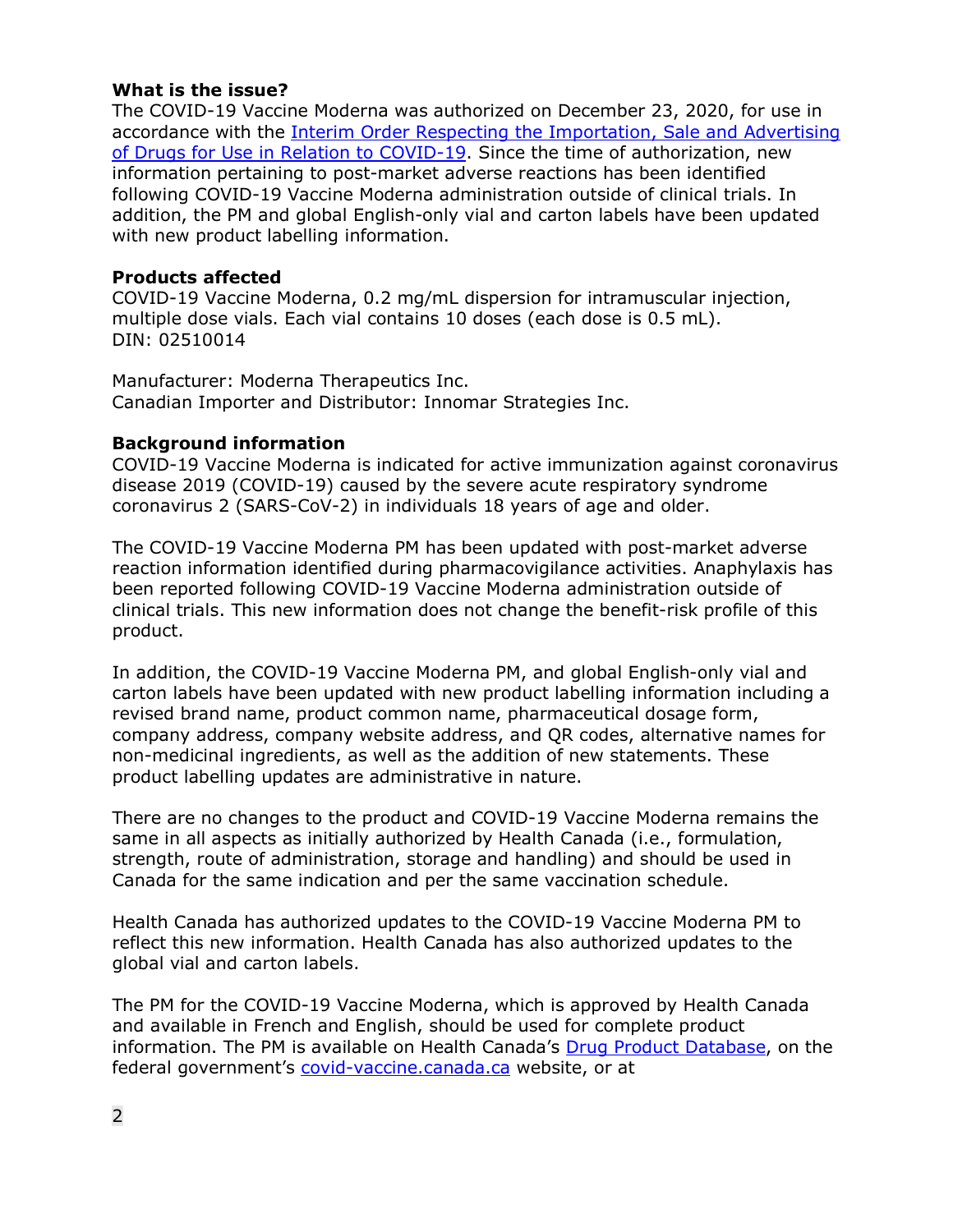[www.ModernaCovid19Global.com.](http://www.modernacovid19global.com/) Updated vial and carton labels with English-only labelling (see Appendix A) are also available on the federal government's [covid](https://covid-vaccine.canada.ca/moderna-covid-19-vaccine/product-details)[vaccine.canada.ca](https://covid-vaccine.canada.ca/moderna-covid-19-vaccine/product-details) website.

As an extraordinary measure to provide earlier access to vaccine supplies in the context of the global pandemic, Health Canada authorized the importation, sale, and advertising of the COVID-19 Vaccine Moderna with vial and carton labels that are in English-only and meant for the initial global distribution of the vaccine. The terms and conditions imposed by Health Canada, which includes a requirement for Moderna to develop Canadian-specific labelling in French and English for the vaccine vials and cartons, continue to apply. For more information on this issue, please consult the previously issued communication published on the [Recalls and](https://healthycanadians.gc.ca/recall-alert-rappel-avis/hc-sc/2020/74621a-eng.php)  [Safety Alerts Database](https://healthycanadians.gc.ca/recall-alert-rappel-avis/hc-sc/2020/74621a-eng.php) on the Healthy Canadians Web Site. Also in accordance with the terms and conditions imposed by Health Canada, Moderna Therapeutics Inc. is required to submit adverse reaction reports without delay and monthly safety reports for COVID-19 Vaccine Moderna.

The use of COVID-19 Vaccine Moderna is permitted under an interim authorization in accordance with the [Interim Order Respecting the Importation, Sale and](https://www.canada.ca/en/health-canada/services/drugs-health-products/covid19-industry/drugs-vaccines-treatments/interim-order-import-sale-advertising-drugs.html)  [Advertising of Drugs for Use in Relation to COVID-19.](https://www.canada.ca/en/health-canada/services/drugs-health-products/covid19-industry/drugs-vaccines-treatments/interim-order-import-sale-advertising-drugs.html)

Patients should be advised of the nature of the authorization.

# **Information for healthcare professionals**

Healthcare professionals should be aware that anaphylaxis has been reported following COVID-19 Vaccine Moderna administration outside of clinical trials. This new information does not change the benefit-risk profile of this product.

Healthcare professionals are advised that:

- as with all vaccines, appropriate medical treatment, training for immunizers, and supervision should always be readily available in case of a rare anaphylactic event following the administration of this vaccine.
- close observation for at least 15 minutes is recommended following vaccination with COVID-19 Vaccine Moderna.
- a second dose of the vaccine should not be given to those who have experienced anaphylaxis to the first dose of COVID-19 Vaccine Moderna.

Healthcare professionals are also advised that the COVID-19 Vaccine Moderna PM, and global English-only vial and carton labels have been updated with new product labelling information as indicated in the table below. These product labelling updates are administrative in nature.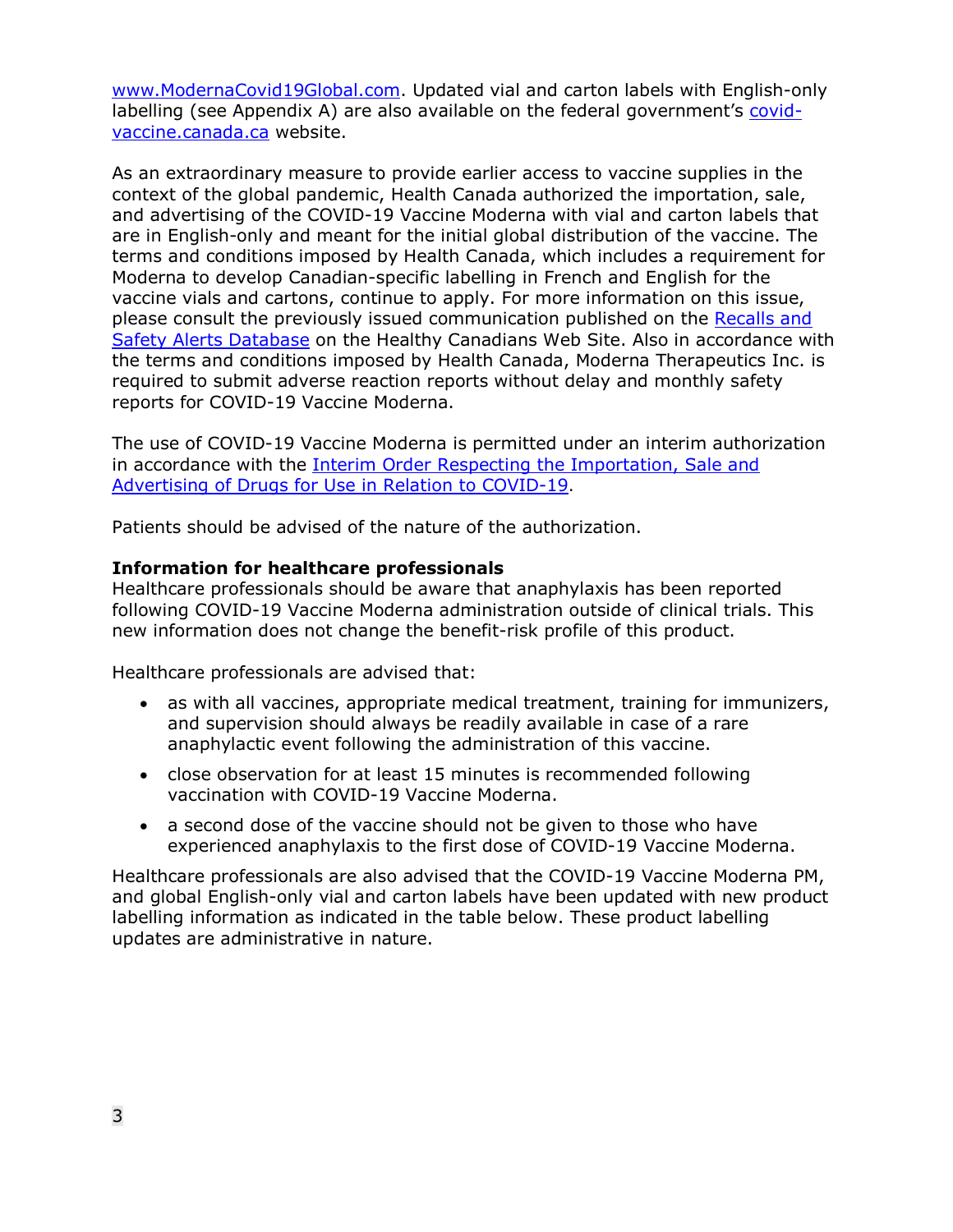| <b>Administrative Labelling Updates</b> |                             |                                  |  |  |  |
|-----------------------------------------|-----------------------------|----------------------------------|--|--|--|
|                                         | <b>Previous</b>             | <b>New</b>                       |  |  |  |
| <b>Brand Name</b>                       | Moderna Covid-19 Vaccine    | Covid-19 Vaccine Moderna         |  |  |  |
| <b>Common Name</b>                      | COVID-19 mRNA Vaccine       | COVID-19 mRNA Vaccine            |  |  |  |
|                                         |                             | (nucleoside modified)            |  |  |  |
| <b>Pharmaceutical</b>                   | suspension                  | dispersion                       |  |  |  |
| <b>Form</b>                             |                             |                                  |  |  |  |
| <b>Alternative</b>                      | Tromethamine                | Trometamol                       |  |  |  |
| names for non-                          | Tromethamine Hydrochloride  | Trometamol Hydrochloride         |  |  |  |
| medicinal                               | Sodium acetate              | Sodium acetate trihydrate        |  |  |  |
| ingredients                             |                             |                                  |  |  |  |
| <b>Website URL</b>                      | www.ModernaCovidVaccine.com | www.ModernaCovid19Global.com     |  |  |  |
| and QR Codes                            |                             |                                  |  |  |  |
| <b>Statements</b>                       | N/A                         | "Read the package leaflet before |  |  |  |
|                                         |                             | use"                             |  |  |  |
|                                         |                             |                                  |  |  |  |
|                                         |                             | "Discard Date/Time"              |  |  |  |
| Company                                 | Moderna Biotech Spain SLU   | Moderna Biotech Spain SL         |  |  |  |
| <b>Address</b>                          |                             |                                  |  |  |  |

There are no changes to the product and COVID-19 Vaccine Moderna remains the same in all aspects as initially authorized by Health Canada (i.e., formulation, strength, route of administration, storage and handling) and should be used in Canada for the same indication and per the same vaccination schedule.

# **Action taken by Health Canada**

On September 16, 2020, Canada's Minister of Health approved an [Interim Order](https://www.canada.ca/en/health-canada/services/drugs-health-products/covid19-industry/drugs-vaccines-treatments/interim-order-import-sale-advertising-drugs.html)  [Respecting the Importation, Sale and Advertising of Drugs for Use in Relation to](https://www.canada.ca/en/health-canada/services/drugs-health-products/covid19-industry/drugs-vaccines-treatments/interim-order-import-sale-advertising-drugs.html)  [COVID-19](https://www.canada.ca/en/health-canada/services/drugs-health-products/covid19-industry/drugs-vaccines-treatments/interim-order-import-sale-advertising-drugs.html) to expedite the authorization for the importation, sale, and advertising of drugs used in relation to COVID-19 while taking into consideration urgent public health needs. The Interim Order will expire after one year. Health Canada authorized the use of COVID-19 Vaccine Moderna under the Interim Order on December 23, 2020, and this vaccine has been added to the ["List of authorized](https://www.canada.ca/en/health-canada/services/drugs-health-products/covid19-industry/drugs-vaccines-treatments/authorization/list-drugs.html)  drugs, vaccines [and expanded indications"](https://www.canada.ca/en/health-canada/services/drugs-health-products/covid19-industry/drugs-vaccines-treatments/authorization/list-drugs.html) for COVID-19.

Health Canada, in collaboration with Moderna, has updated the PM for the COVID-19 Vaccine Moderna to reflect this new information. Health Canada has also authorized updates to the global vial and carton labels.

Health Canada continues to closely monitor reports of anaphylactic reactions associated with the COVID-19 Vaccine Moderna. Health Canada will take action if any new safety issues are confirmed.

Health Canada has worked with Moderna to prepare this alert for the COVID-19 Vaccine Moderna. Health Canada is communicating this important safety information to healthcare professionals and Canadians via the Recalls and Safety [Alerts Database](https://healthycanadians.gc.ca/recall-alert-rappel-avis/index-eng.php) on the Healthy Canadians Web Site. This communication update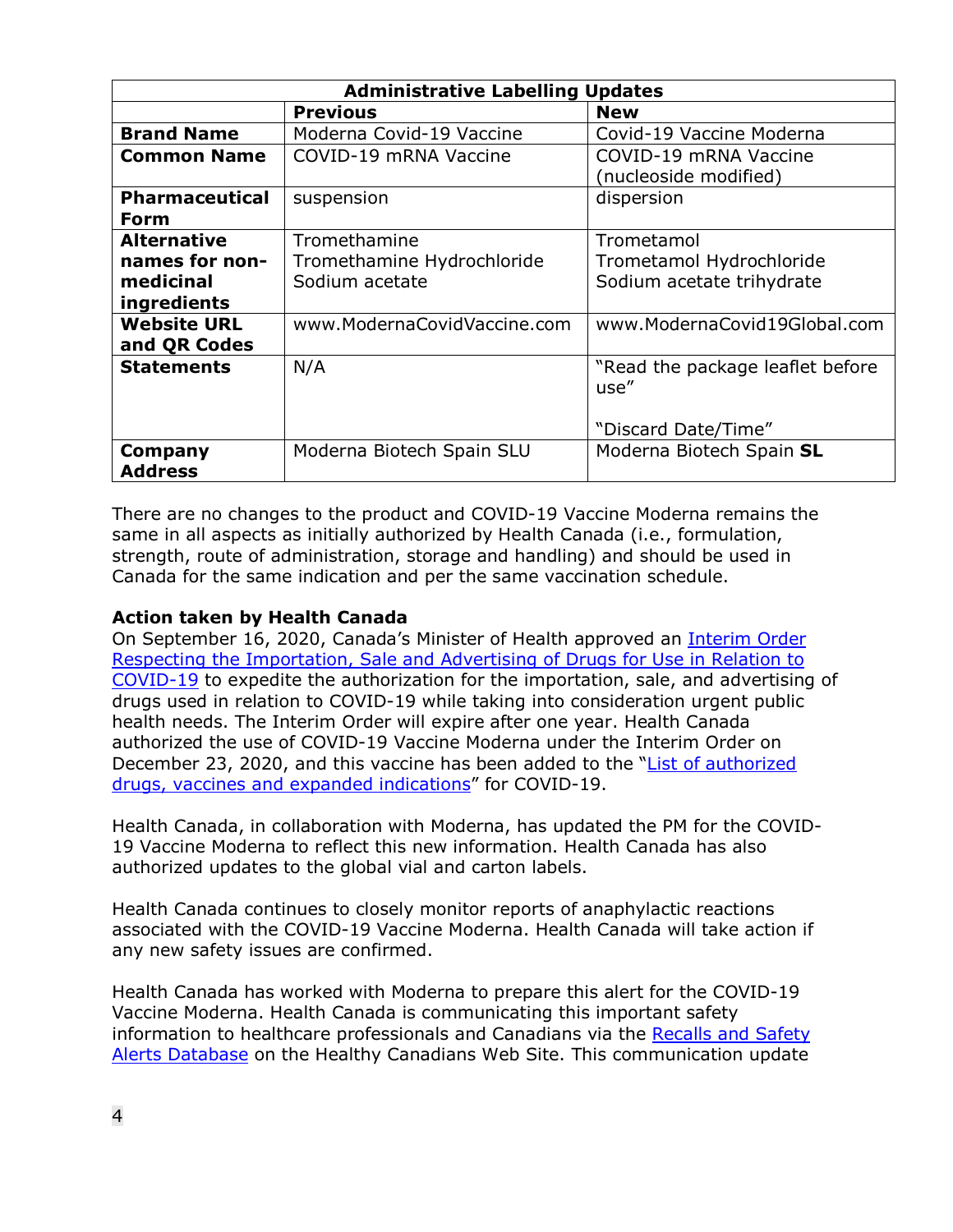will be further distributed through the MedEffect<sup>™</sup> e-Notice email notification system, as well as through social media channels, including LinkedIn and Twitter.

#### **Report health or safety concerns**

Managing marketed health product-related side effects depends on healthcare professionals and consumers reporting them. Any serious or unexpected side effects in patients receiving COVID-19 Vaccine Moderna should be reported to your local Health Unit or Moderna.

**Moderna Biopharma Canada Corporation** c/o SE Corporate Services Ltd., Suite 1700, Park Place, 666 Burrard Street, Vancouver, BC V6C 2X8 **Telephone: 1-866-663-3762 Fax: 1-866-599-1342**

**To correct your mailing address or fax number, contact Moderna Biopharma Canada Corporation at 1-866-MODERNA (1-866-663-3762).**

If a patient experiences a side effect following immunization, please complete the Adverse Events Following Immunization (AEFI) Form appropriate for your province/territory [\(https://www.canada.ca/en/public-health/services/immunization/reporting-adverse-events](https://www.canada.ca/en/public-health/services/immunization/reporting-adverse-events-following-immunization/form.html)[following-immunization/form.html\)](https://www.canada.ca/en/public-health/services/immunization/reporting-adverse-events-following-immunization/form.html) and send it to your local Health Unit.

For other health product inquiries related to this communication, contact Health Canada at:

**Original signed by**

ī

Carlota Bigitally signed Vinals by Carlota Vinals Date: 2021.02.21 22:19:29 -05'00'

Carla Vinals VP, Regulatory Affairs Strategy, Infectious Disease Moderna Therapeutics, Inc.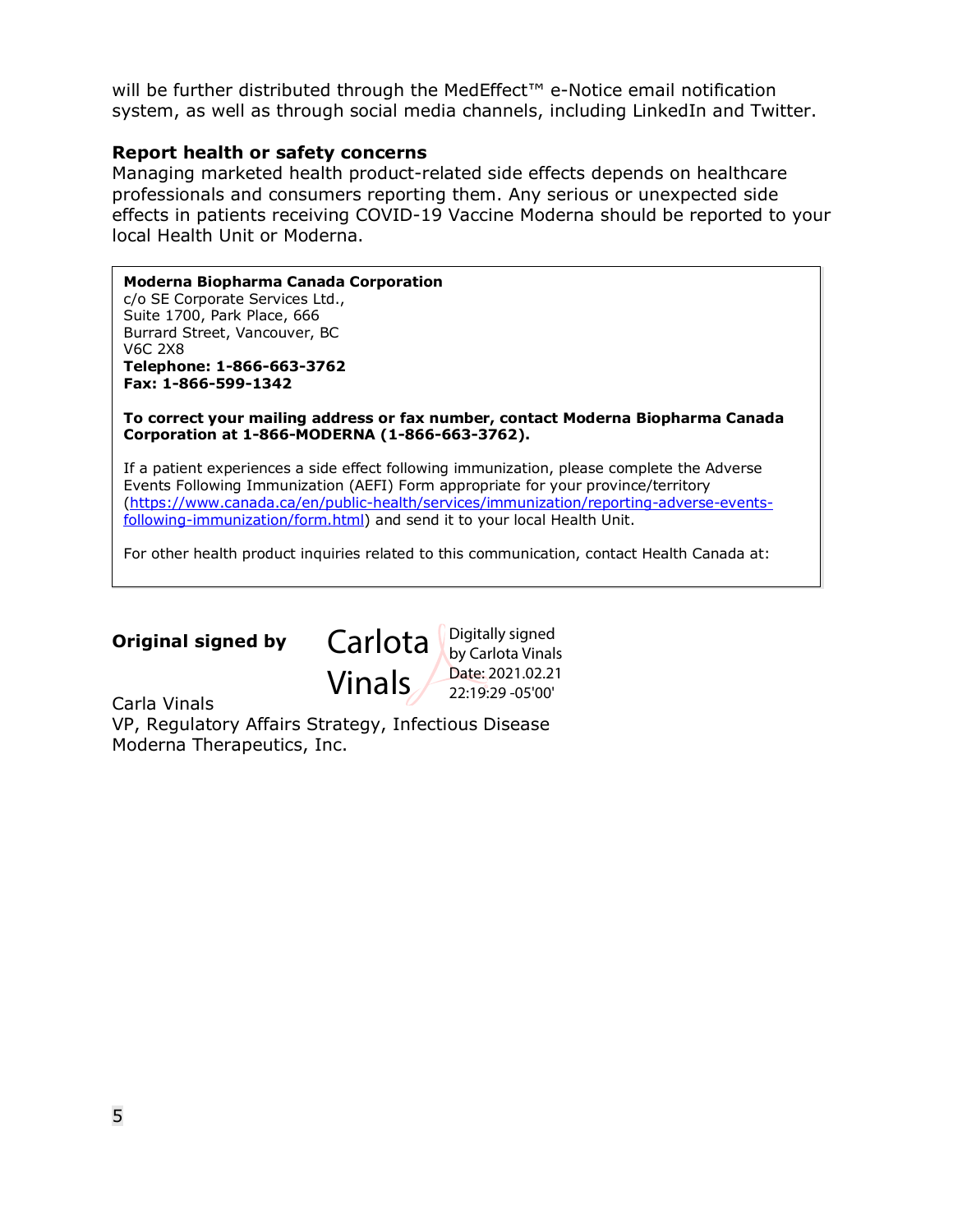# **Appendix A – Updated vial and carton labels for COVID-19 Vaccine Moderna with English-only labelling**

| 團                        | Store frozen at -25°C to -15°C.<br>s COVID-19 Vaccine<br>3 Moderna<br>Read the package leaflet<br>before use.                                                                                                                                                                |    |
|--------------------------|------------------------------------------------------------------------------------------------------------------------------------------------------------------------------------------------------------------------------------------------------------------------------|----|
| <b>DO23001B</b><br>ទី និ | 0.20 mg/ml. Dispersion for injection<br><b>Biotech</b><br>COVID-19 mRNA Vaccine<br>(nucleoside modified)<br>n Spain<br>ntramuscular Use<br>Discard Date/Time:<br>Multidose vial<br>Scan for package leaflet or visit<br>www.ModernaCovid19Global.com<br>(10 doses of 0.5 mL) | 25 |
|                          | 70                                                                                                                                                                                                                                                                           |    |
|                          | QR Code encoded with:                                                                                                                                                                                                                                                        |    |

# https://www.ModernaCovid19Global.com

| Store frozen at -25°C to -15°C.<br>Read the package leaflet before use. |
|-------------------------------------------------------------------------|
| Scan for package leaflet or visit:<br>www.ModernaCovid19Global.com      |
| COVID-19 Vaccine Moderna                                                |
| 0.20 mg/mL Dispersion for Injection                                     |
| COVID-19 mRNA Vaccine<br>(nucleoside modified)                          |
| Intramuscular Use                                                       |
| Discard Date/Time                                                       |
| Multidose vial<br>$(10$ doses of 0.5 mL)                                |
| Moderna Biotech Spain SL                                                |